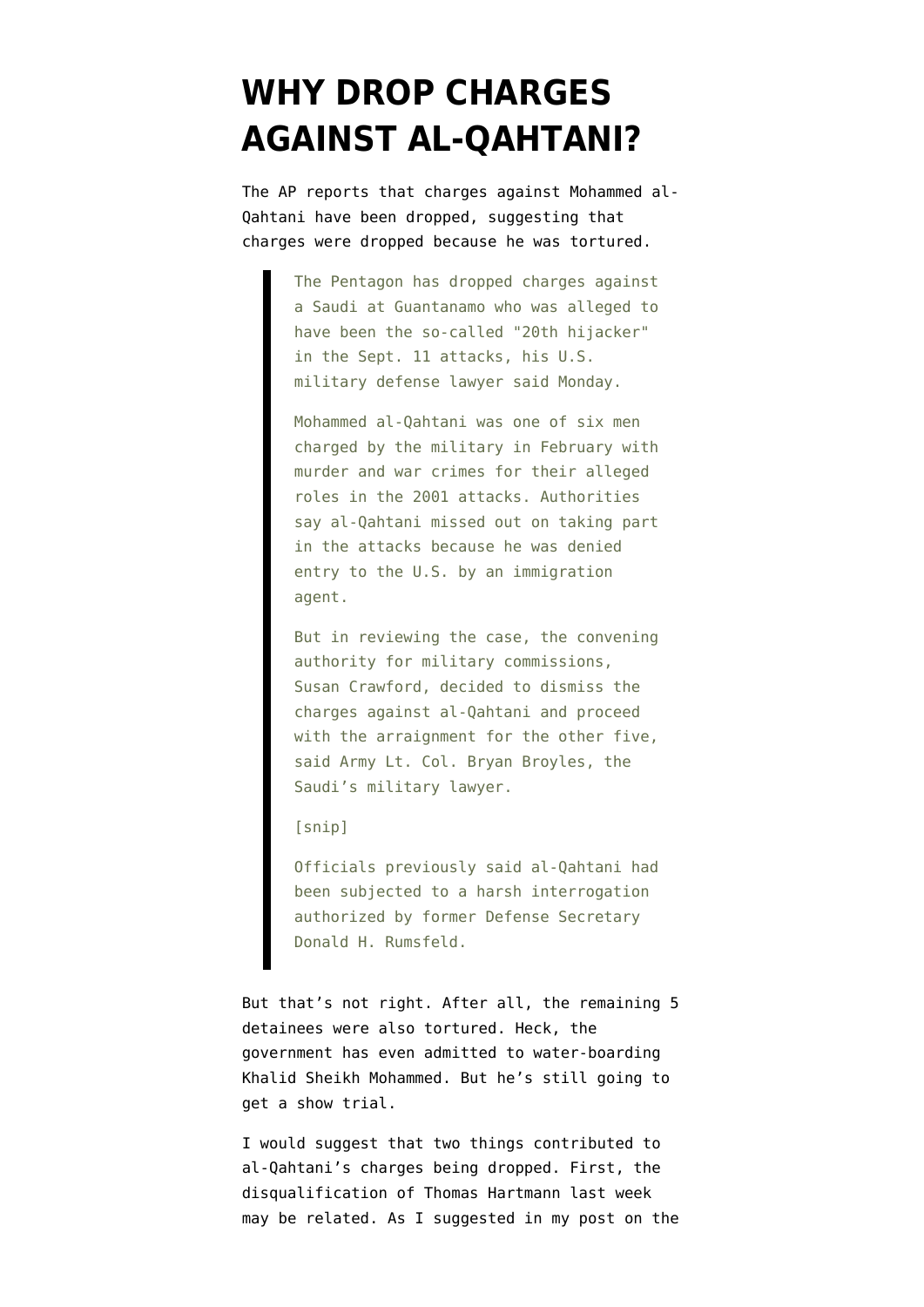disqualification, Judge Allred made clear that the charges against Hamdan could go forward because those charges were finalized before Hartmann came on the scene. But the charges in which Hartmann was directly involved–notably of the group of high value detainees that until Friday included al-Qahtani–would be affected. The government is now going to have to prove that those 6 5 detainees would have been charged even without Hartmann making decisions about whether to include evidence gained by torture.

Note that Allred's decision is dated May 9, Friday, the same day Susan Crawford decided to drop charges against al-Qahtani, so if this was a response to the Hartmann disqualification, it was a very quick response.

But there's another reason why the charges against al-Qahtani were dropped while KSM will still be charged: evidence that the torture against al-Qahtani didn't reveal anything. I've not yet read Phillipe Sands' book which details this at more length, but his interview with Bill Moyers on Friday [makes this clear:](http://www.pbs.org/moyers/journal/05092008/transcript2.html)

> PHILIPPE SANDS:Well, I remember that very well. And I appreciated very much everything that Representative Franks had to say. But I've described that to my friends in London as a sort of Monty Python moment in the hearing. Because he alleged that there had been three individuals water boarded. They had been water boarded for no more than one minute each. And they had spilled the beans. And I was sitting there watching him and thinking, well, that's new information. I've never heard that before. Where on earth does that come from? Counterintuitively, I can't imagine how a waterboarding of one minute is suddenly going to produce useful information. We don't even know if it is useful. But also, imagine the scene. You've got guys there with stopwatches. We're gonna waterboard him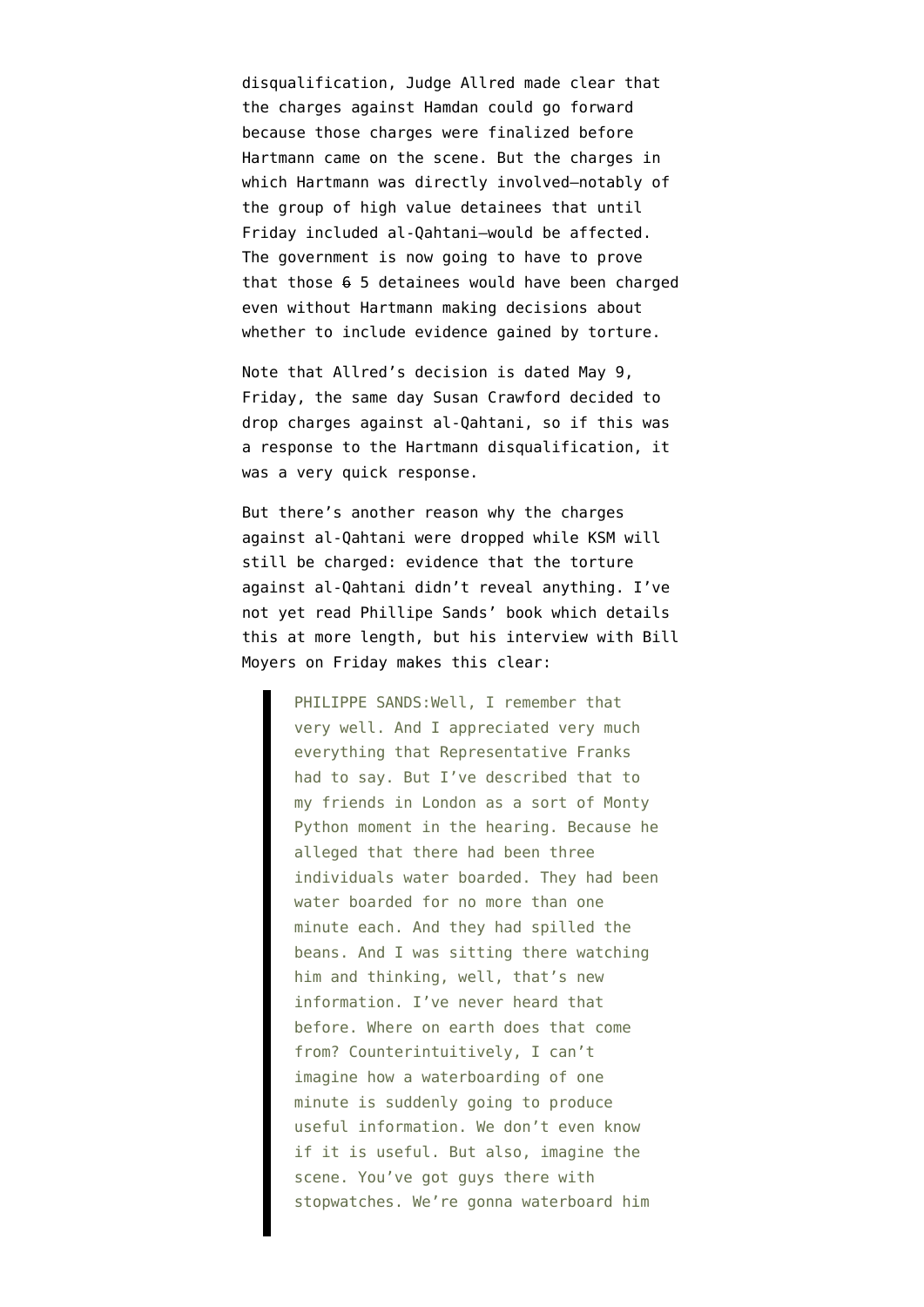for one minute, and then we will stop. And in that one minute, everything will come up. I don't know where he got all that from. I thought he sounded as though he made up on the stop. We don't have any objective evidence that any of these interrogation techniques have produced any useful information. KSM, you've referred to, has owned up to virtually everything under the sun that has happened that is bad for the United States in the last five years. And I find that counterintuitive to common sense. I would say I don't have actual information on KSM. I do have actual information on detainee 063. I spent time, as I describe in the book, with the head of Mohammed al-Qahtani's Exploitation Team. And the bottom line of it was, contrary to what the administration said, they got nothing out of him.

BILL MOYERS:There's another witness who appeared this week when you did, David Rivkin, a lawyer, lots of government experience, lots of experience in the law. And he directly challenged you in his testimony.

DAVID RIVKIN: "I think that it is a moral copout to argue that coercive techniques did not work. Because if they don't work, there would be nothing to debate. Coercive techniques do work. There's plenty of evidence to that effect."

PHILIPPE SANDS:Look, Bill, I've spent 20 years during courtroom work as a litigating lawyer. I like to see evidence on things. I like arguments to be based on evidence. David Rivkin is unable to provide any evidence. I have honed in on the interrogation of one man, detainee 063. The administration has publicly declared they got a mass of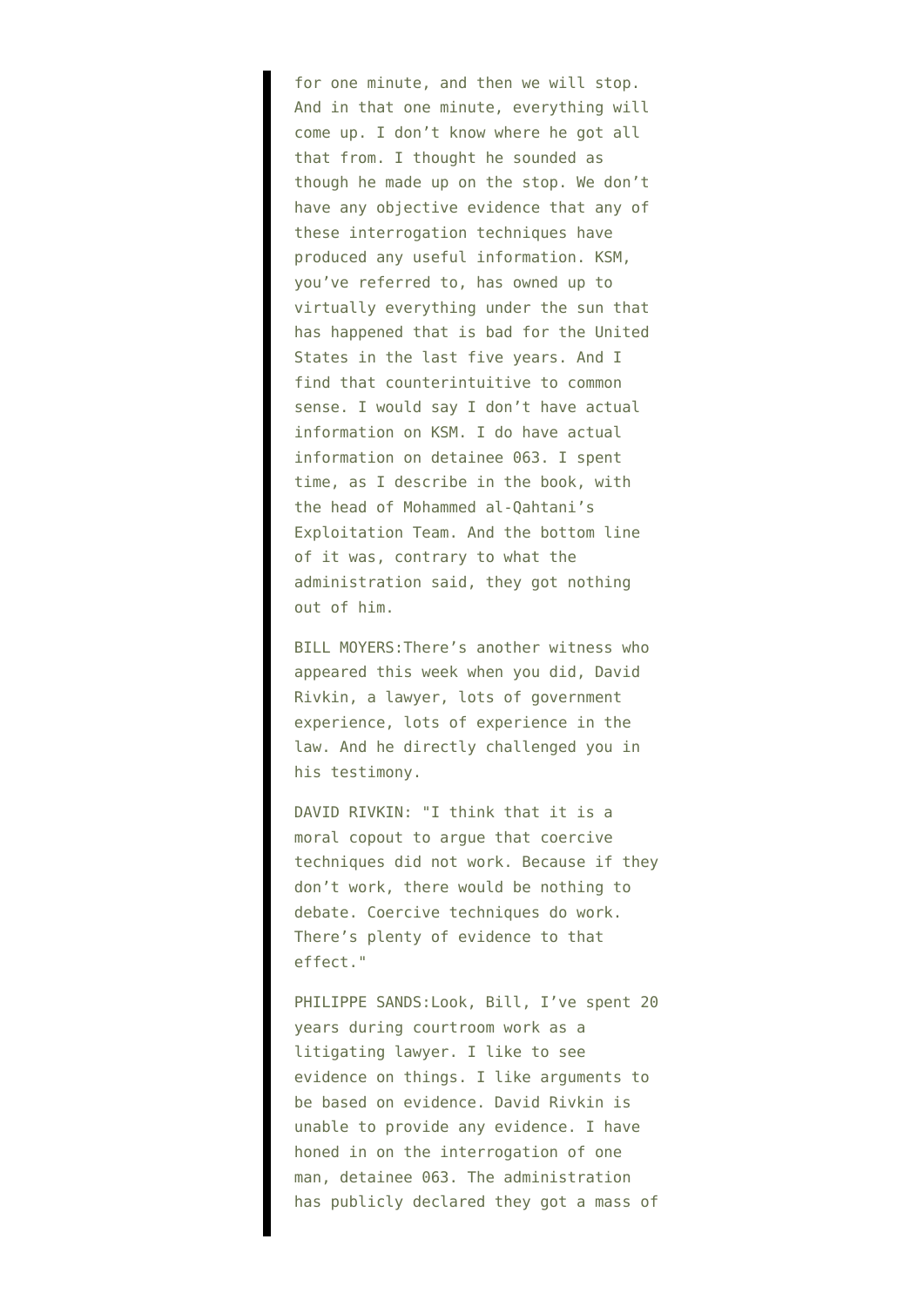information out of him that related to all sorts of extraordinarily important things to protect the Americans.

I then spoke to the people who were involved in his actual interrogation and the head of his Exploitation Team. That's not what they told me. If the evidence I had been given had been different, then I would reach possibly a different conclusion. Not as to the legality or the utility of torture, but what do we do in the face of evidence that it works? But there isn't evidence that it works.

## [snip]

PHILIPPE SANDS:So take Diane Beaver. I had written a previous book where I treated her legal advice. She had been the person down at the bottom who'd signed off on aggressive interrogation. I didn't like her legal advice at all. I thought it was really bad advice and wrong advice. And I was rather uncomplimentary, perhaps even rude about it, in my last book. And then I met her. And she explained to me the circumstances in which she found herself. I don't think it justifies what happened. But she described to me the pressure she felt herself under, the anniversary of 9/11 coming up.

This man, detainee 063, al-Qahtani, present and caught. Tremendous pressure coming from the upper echelons of the administration. She described to me a visit that the administration has never talked about in which the three most important lawyers in the administration, Mr. Gonzales, who's the president's lawyer, Mr. Addington, who is the vice president's lawyer, and Mr. Haynes, who is Secretary Rumsfeld's lawyer– came down to Guantanamo at the end of September, talked to them about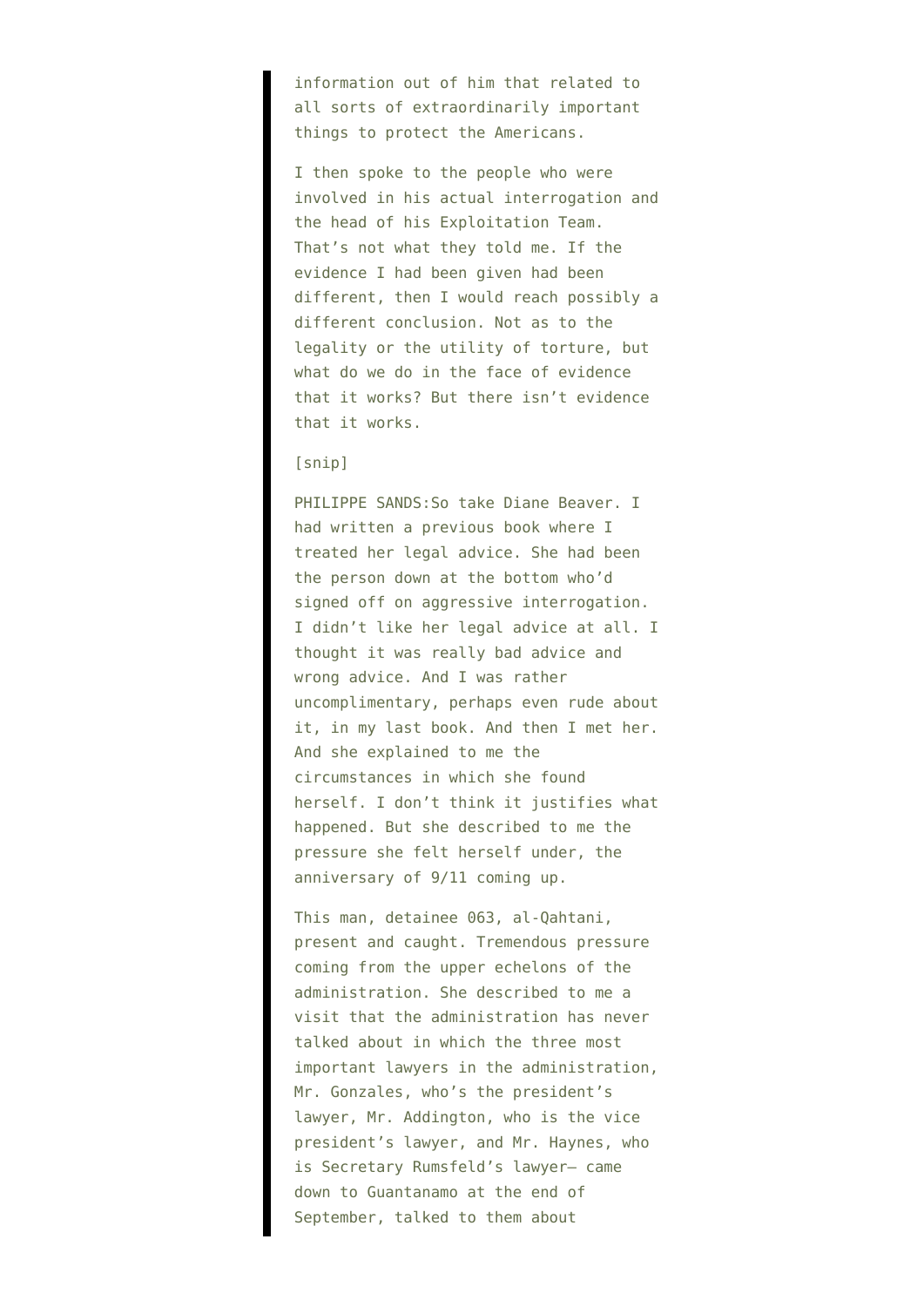interrogations and other issues, watched an interrogation, and left with the message, do whatever needs to be done. Now, put yourself in Diane Beaver's situation. You're getting a signal from the main man at the top of the administration: do whatever needs to be done. That takes the lid off and opens the door.

## [snip]

PHILIPPE SANDS:You've got different camps who are struggling down at Guantanamo. And I think it would be wrong in any way to give the sense that there was unanimity to move towards abuse or that there was even strong support towards moving towards abuse. There was a strong body of belief down at Guantanamo amongst the military community, amongst the military lawyers, with the FBI, with the Naval Criminal Investigation Service, that this is a bad thing. Abuse doesn't work, abuse undermines authority, abuse undermines morale. We are going to stop it. Initially, they weren't successful. But once the abuse began, a backlash followed. And the folks down at Guantanamo identified a man in Washington who was the general counsel of the Navy, a man by the name of Alberto Mora, who truly is a heroic individual, in my view, who intervened very courageously, no personal advantage, directly with Jim Haynes, and said, "This must stop. If it doesn't stop, I'm going to reduce this into writing, and I'm going to cause a big fuss." And eventually, it did stop. But only after 54 days of abusive interrogation of Mohammed al-Qahtani, and not before the door had been opened, and the dogs had slipped their leash. [my emphasis]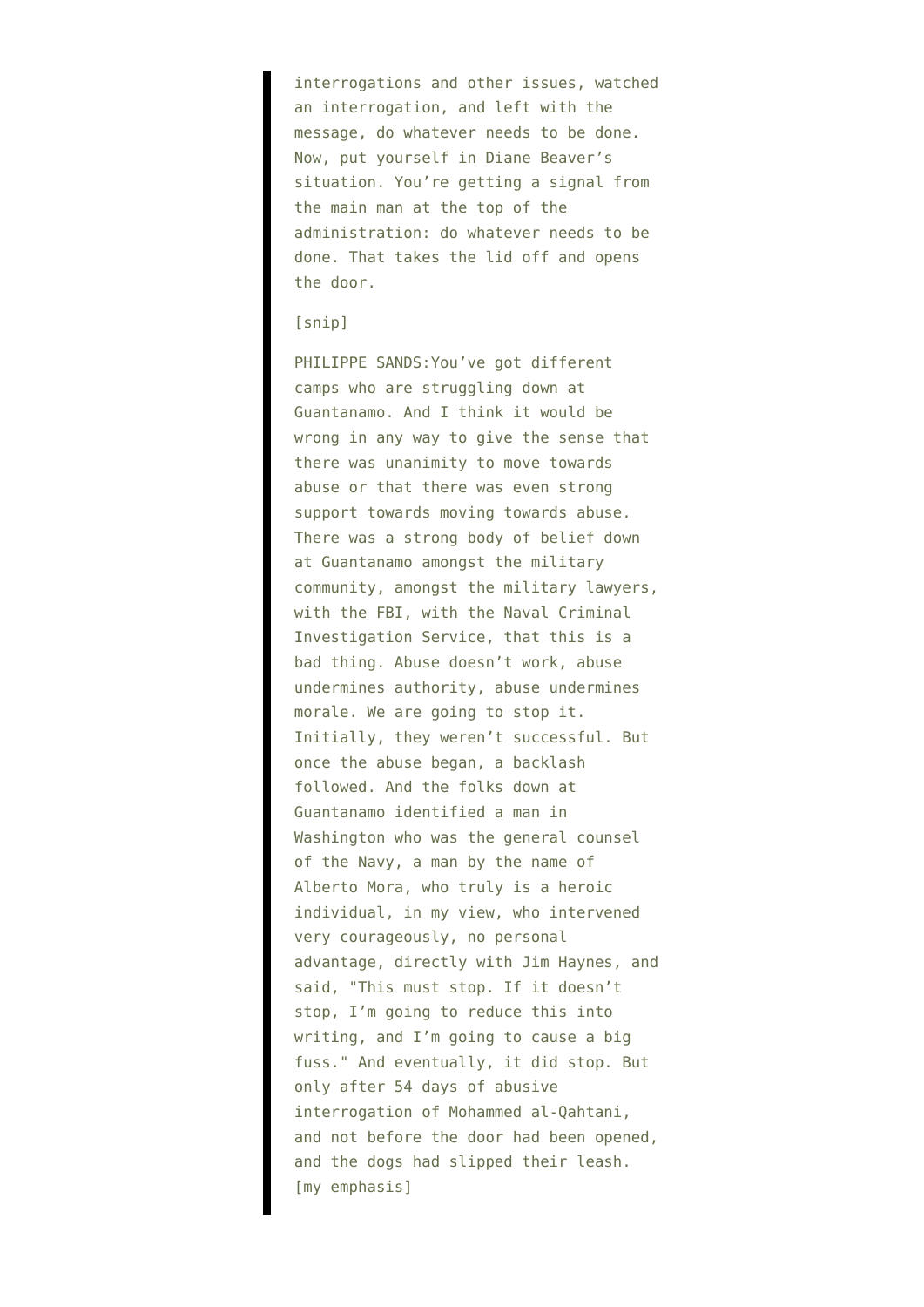Now, as the AP reminds us, al-Qahtani recanted the confession he signed after all this torture.

> Al-Qahtani last fall recanted a confession he said he made after he was tortured and humiliated at Guantanamo.

Which, given that there are members of the Exploitation Team stating that "they got nothing" from al-Qahtani, suggests a key piece of evidence against al-Qahtani (his own confession) would be unusable. That means that, unlike KSM and the others, they probably don't have enough evidence untainted by torture to try al-Qahtani (and possibly, the removal of Hartmann eliminated the one person who wanted to try anyway).

Just as important, look at how quickly al-Qahtani's torture would introduce actions of top Bush Administration lawyers. Al-Qahtani was tortured because Alberto Gonzales and David Addington and Jim Haynes flew down to Gitmo and pushed Diane Beaver to write a memo authorizing torture. Al-Qahtani's torture can be directly traced to Gonzales and Addington and Haynes and Rummy (and, thanks to Sands' book, it's all conveniently in one place). And that torture produced nothing.

They can't try al-Qahtani because they have insufficient untainted evidence, but more importantly, they can't try al-Qahtani because doing so will become a trial of Beaver and Haynes and Rummy, and doing so will expose that these people authorized torture even though it doesn't work.

Update: Via email, here's a statement from Center for Constitutional Rights, which is representing al-Qahtani:

> The government is finally admitting what we have been saying all along, that the government's claims against our client were based on unreliable evidence obtained through torture at Guantanamo. Using torture to string together a web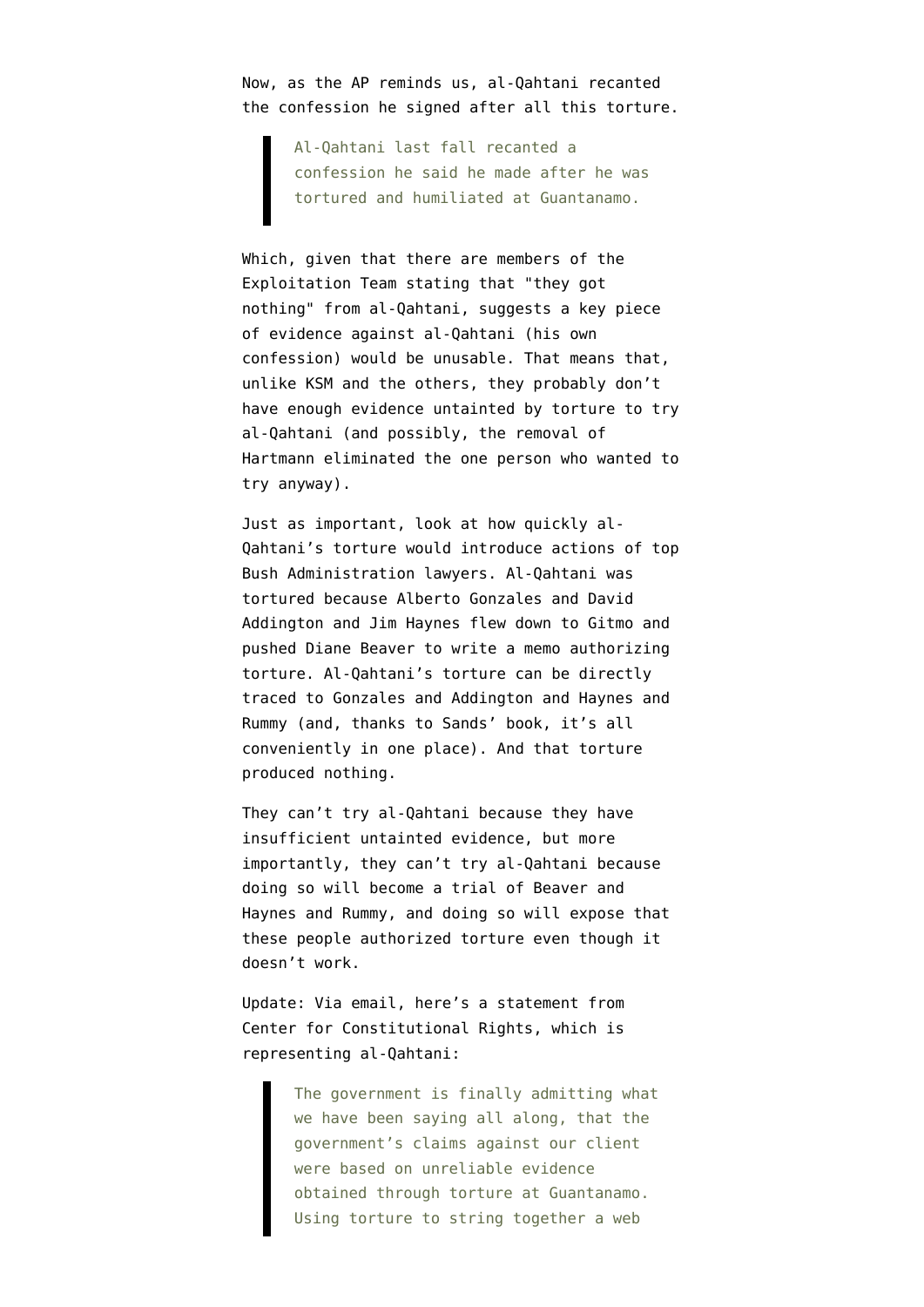of so-called evidence is illegal, immoral and cannot be the basis for a fair trial.

Mr. al Qahtani never made a single statement that was not extracted through torture or the threat of torture. The unconscionable techniques used on him are well-documented and were authorized directly by the White House. His torture log is a shameful window onto the depravity of this administration and the depths to which they have been willing to sink.

Mr. al Qahtani should be returned to the custody of the Saudi government, where they have a system in place to maintain custody of any former Guantanamo detainee who presents a danger, as well as a strong rehabilitation program supervising those that are released.

The Military Commissions are sham political show trials designed to do nothing but obtain convictions for the government. Col. Moe Davis testified to that effect in the Hamdan proceedings, and the presiding judge removed the legal advisor to the Commissions, Col. Hartmann, just this week for undue political influence. The Military Commissions allow secret evidence, hearsay evidence, and evidence obtained through torture, which violates every international and domestic legal principle of due process and fair trials. They are designed to hide the criminal conduct of U.S. personnel and to obtain nothing but convictions.

The White House will face the same legal and moral questions with any trial under this system.

We call on the government to send Mr. al Qahtani to Saudi Arabia, where he belongs, and end the failed experiment